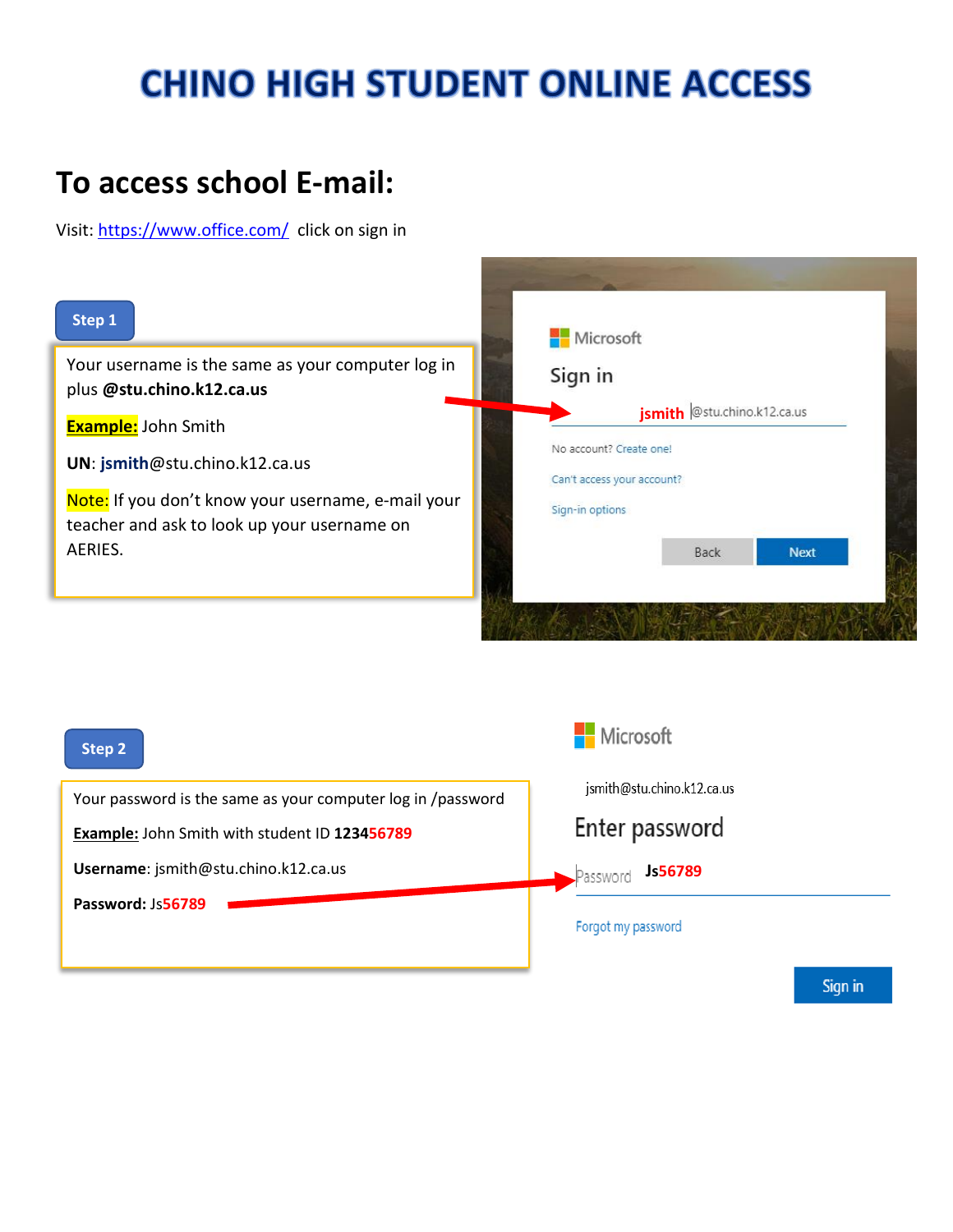## **Access ClassLink:**

**From your Internet browser visit:<https://launchpad.classlink.com/chino>**



#### **To access Chino High Teacher's Classroom website:**

- 1. Visit:<https://www.chino.k12.ca.us/Domain/37>
- 2. Click on **CLASROOMS tab** then click on the teachers' name to see their classroom page.

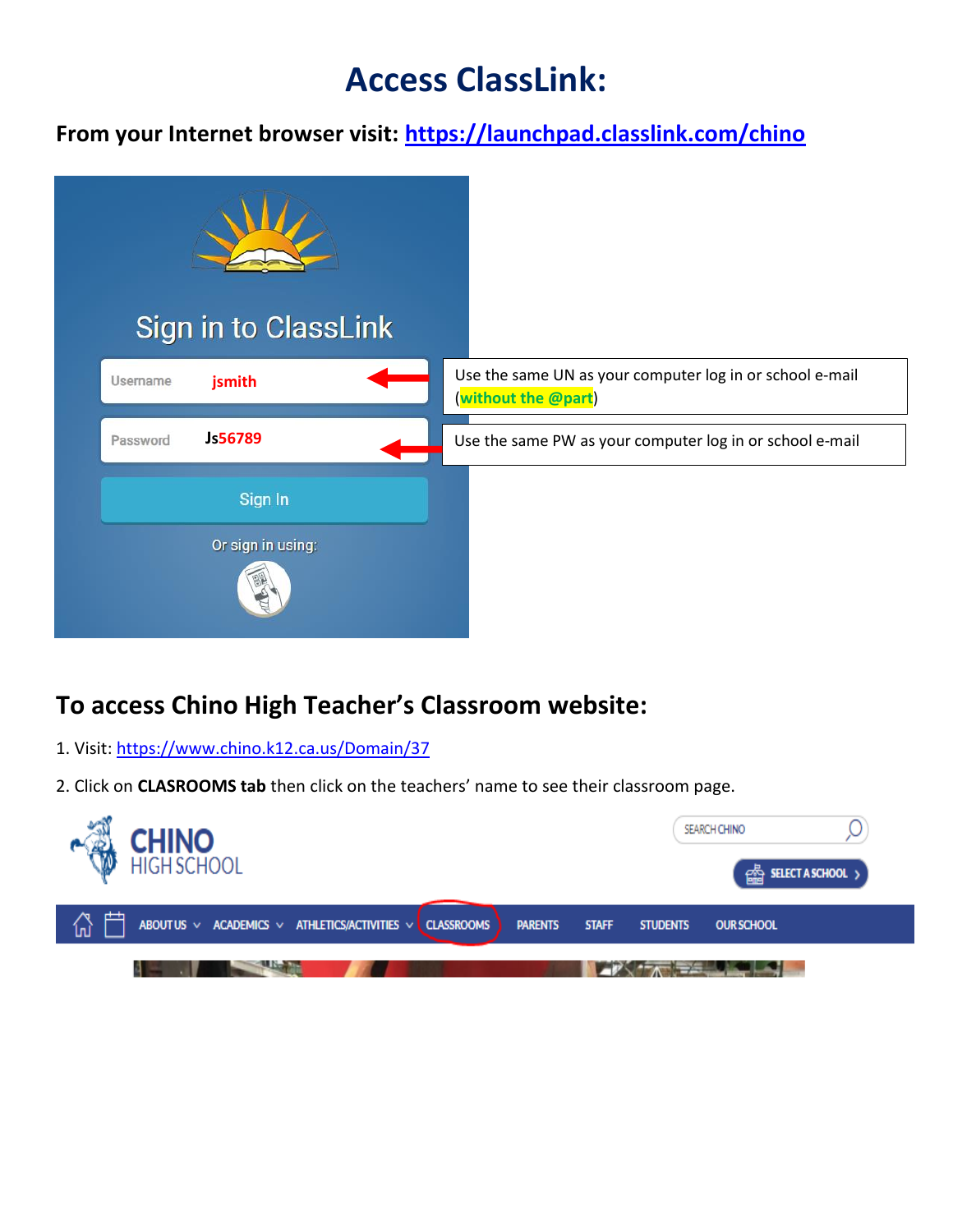### **Access Google Classroom**



If the system asks to log in to Gmail use the School District student account:

| Google<br>Sign in<br>Use your Google Account            | Google<br>John<br>Hi<br>jsmith @stu.chino.k12.ca.us |
|---------------------------------------------------------|-----------------------------------------------------|
| Email or phone                                          | Enter your password                                 |
| jsmith @stu.chino.k12.ca.us                             | Js56789                                             |
| <b>Forgot email?</b>                                    | ത                                                   |
| Not your computer? Use Guest mode to sign in privately. | Forgot password?                                    |
| <b>Learn more</b>                                       | <b>Next</b>                                         |
| <b>Next</b><br><b>Create account</b>                    |                                                     |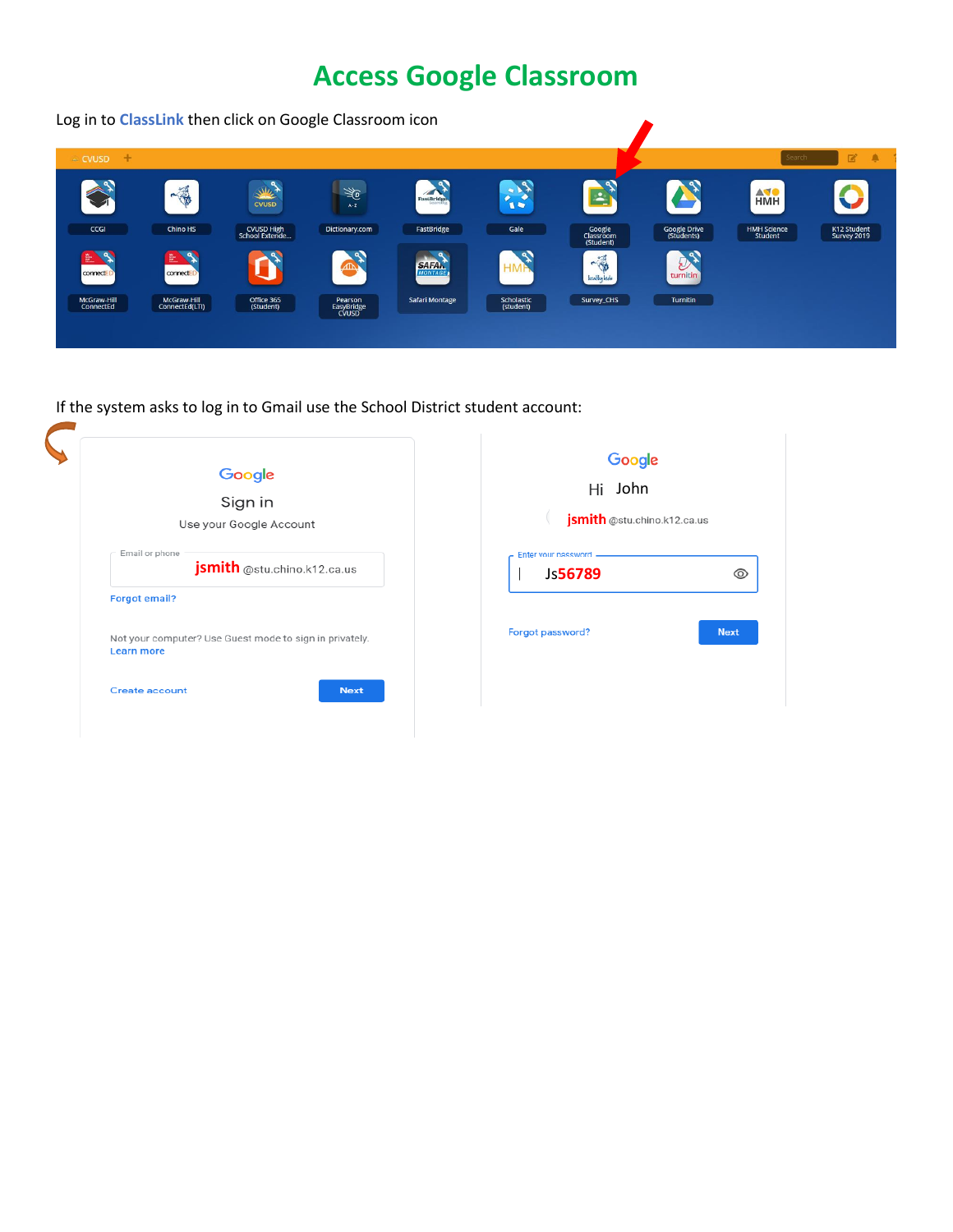### **How to install Microsoft Office Applications in your home computer.**

**(Full version)**



Visit[: https://www.office.com/](https://www.office.com/) click on sign in



**Step 2**